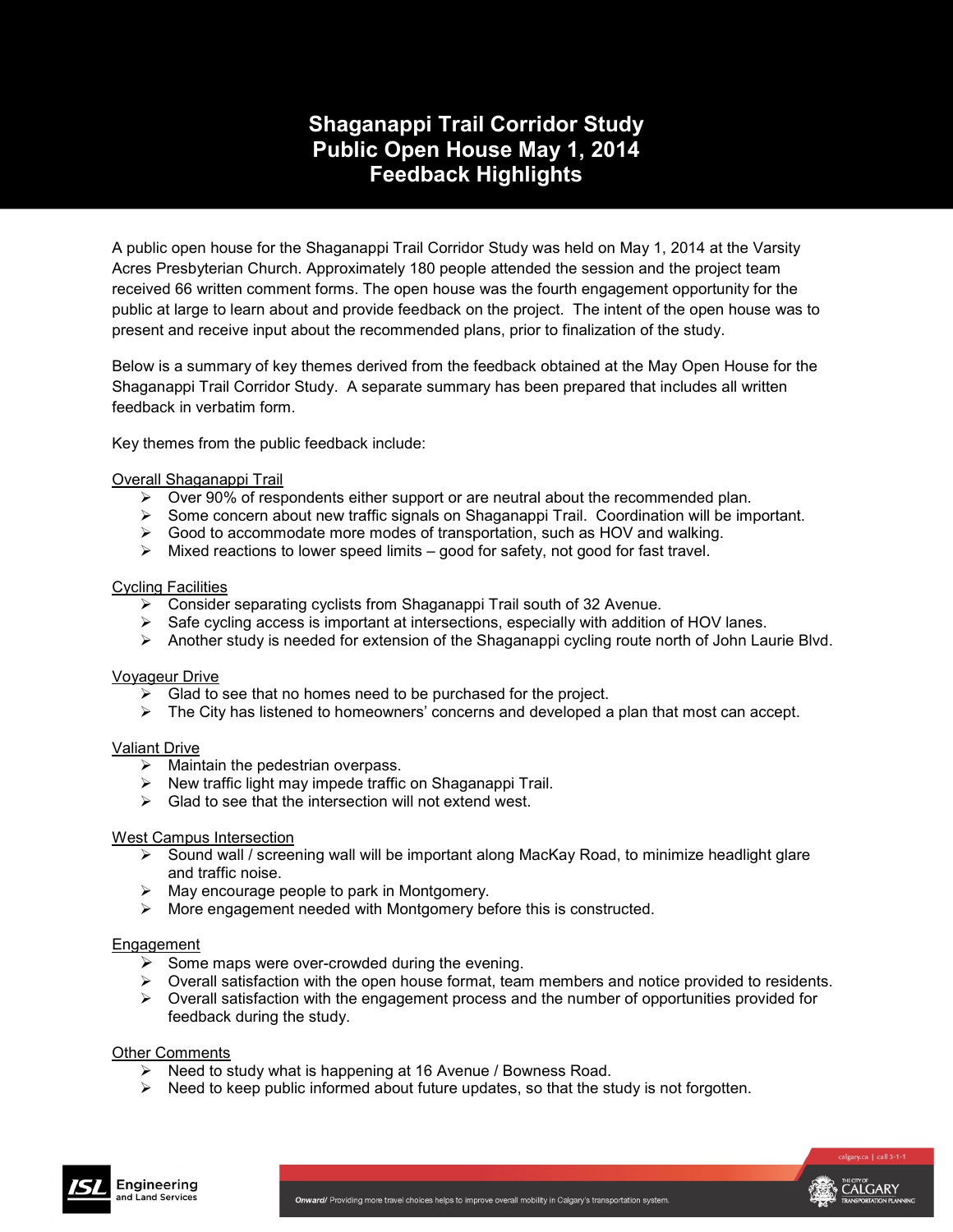# **Shaganappi Trail Corridor Study Public Open House May 1, 2014**

## **About the Session**

**1. Did the information Presented at this information session meet your expectations?** (Check ⊠ all that apply.)

| $37 = Yes$      | 61% | (Note: percentages represent the percentage of  |
|-----------------|-----|-------------------------------------------------|
| $16 =$ Somewhat | 27% | respondents. They do not represent a scientific |
| $7 = No$        | 12% | poll or sample.)                                |

- We are the homeowners on Voyager and received the plan (PDF) in our emails
- My questions were given attention
- Plans are clear and goals outlined well
- Thank you for the dialogue
- The encouragement of parking in Montgomery is unacceptable
- We do not want parking in Montgomery
- Did not address time lines
- I was hoping to see information about the south end of Shaganappi
- A lot to be determined still
- The format was what I expected. I appreciated the context provided, including the "checking in objectives and feedback"
- Did not speak or understand simple language
- I was expecting more formal presentation comparing what is now and what will be
- Less history- more or bigger maps
- As a 33 year resident of Varsity I'm all for this but don't think dragging it out so long makes much sense
- It would have been useful to have more than 1 display panel showing the detailed plan as there was always a crowd at that location.
- Most of the maps had limited street naming, so most people didn't understand them and ignored them
- Inadequate reason for eliminating overpass at Valiant drive pedestrian traffic light unacceptable
- The presenter was able to answer most questions
- Very poorly all diagrams should be in one orientation North up!
- The various areas were presented on separate board with sufficient info
- YES! Chris Delaney
- Well-presented both verbally and visually Thanks
- It was well laid out and there were people to answer questions
- Looking for 16<sup>th</sup> Ave interchange info
- Poor one-way communications. Non effective and efficient (not productive) presentation. People have to ask same questions over and over - waste time
- Too many traffic light will slow the Shaganappi Trail traffic. Lots of students use the Valiant Dr. Overpass. If you remove the overpass those students in danger to cross Shaganappi Trail
- I didn't expect such completeness





THE CITY OF<br>CALGARY

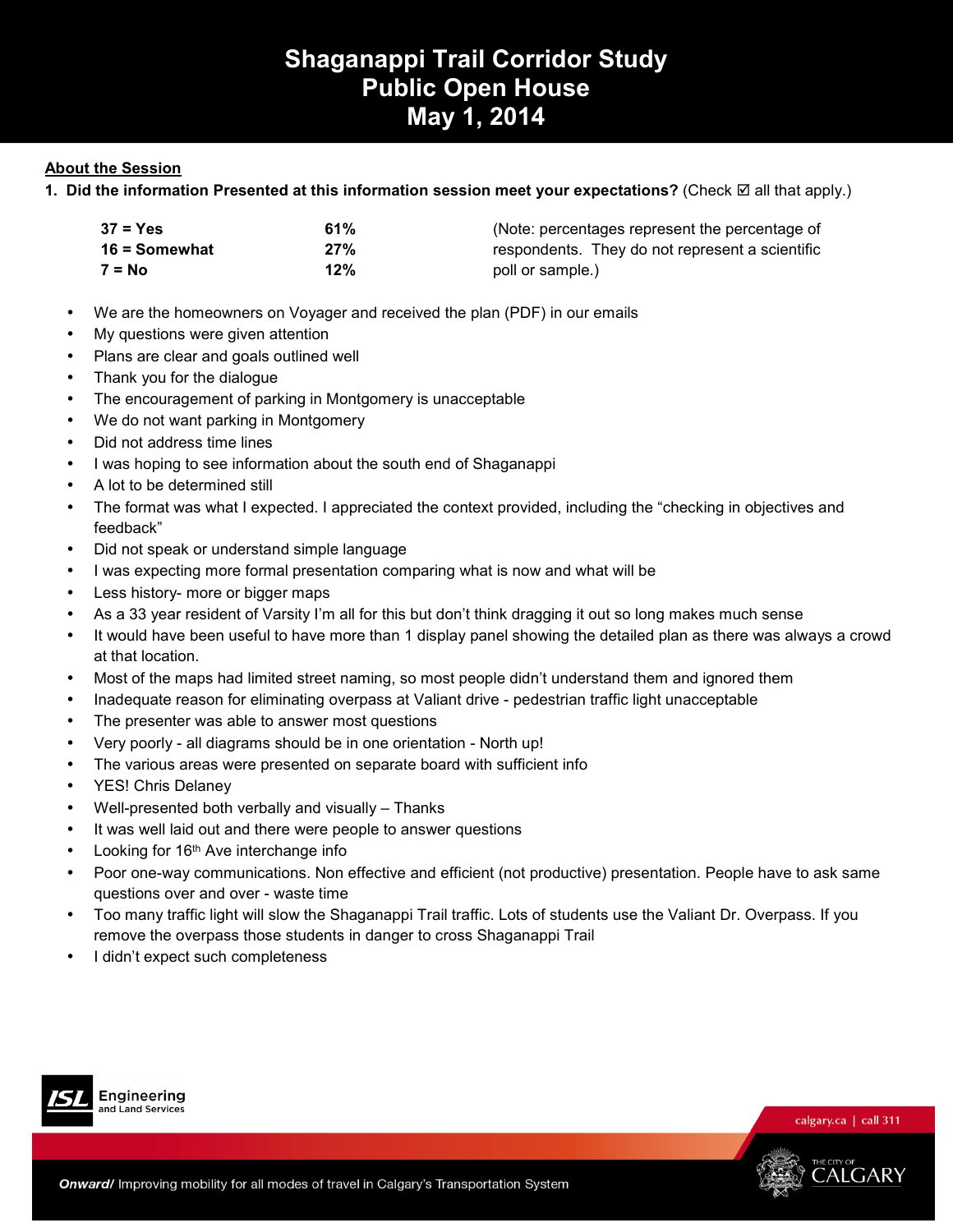## **2. If you asked questions during the information session, was the response satisfactory?**

| $32 = Yes$    | 61% |
|---------------|-----|
| 15 = Somewhat | 29% |
| $5 = No$      | 10% |

- Didn't ask any question Did speak to City staff, happy with the discussion
- The information given was generally good. However, there seemed to be a lot of "This hasn't been finalized and might change" this made it hard to figure out what the plan actually was and how to comment on it.
- Spoke with a resident of Voyageur Drive about the impact to them and also to a couple city reps about discussion had and traffic pattern – very helpful
- People were very patient and clear in answering questions and making themselves available
- Too many question being directed at one person
- Mostly but a couple of reps were spending too much time with just a few people and asking the boards.
- The gentleman explained and listened and did the best he could
- Trying to sell the concept
- Felt some community members had to many questions (at the expense of others)
- He didn't know if the mesh fence would be retained between the green space and Shaganappi trail Kids and dogs play in the green space - need mesh fence!!
- Rationale was not acceptable
- The process of new construction was visible
- The city reps had sufficient knowledge of periphery areas and explained issues beyond what was presented
- "Full Marks" to all (Answering same/similar question again and again jobs would have been impressed.)
- The people seem well informed.



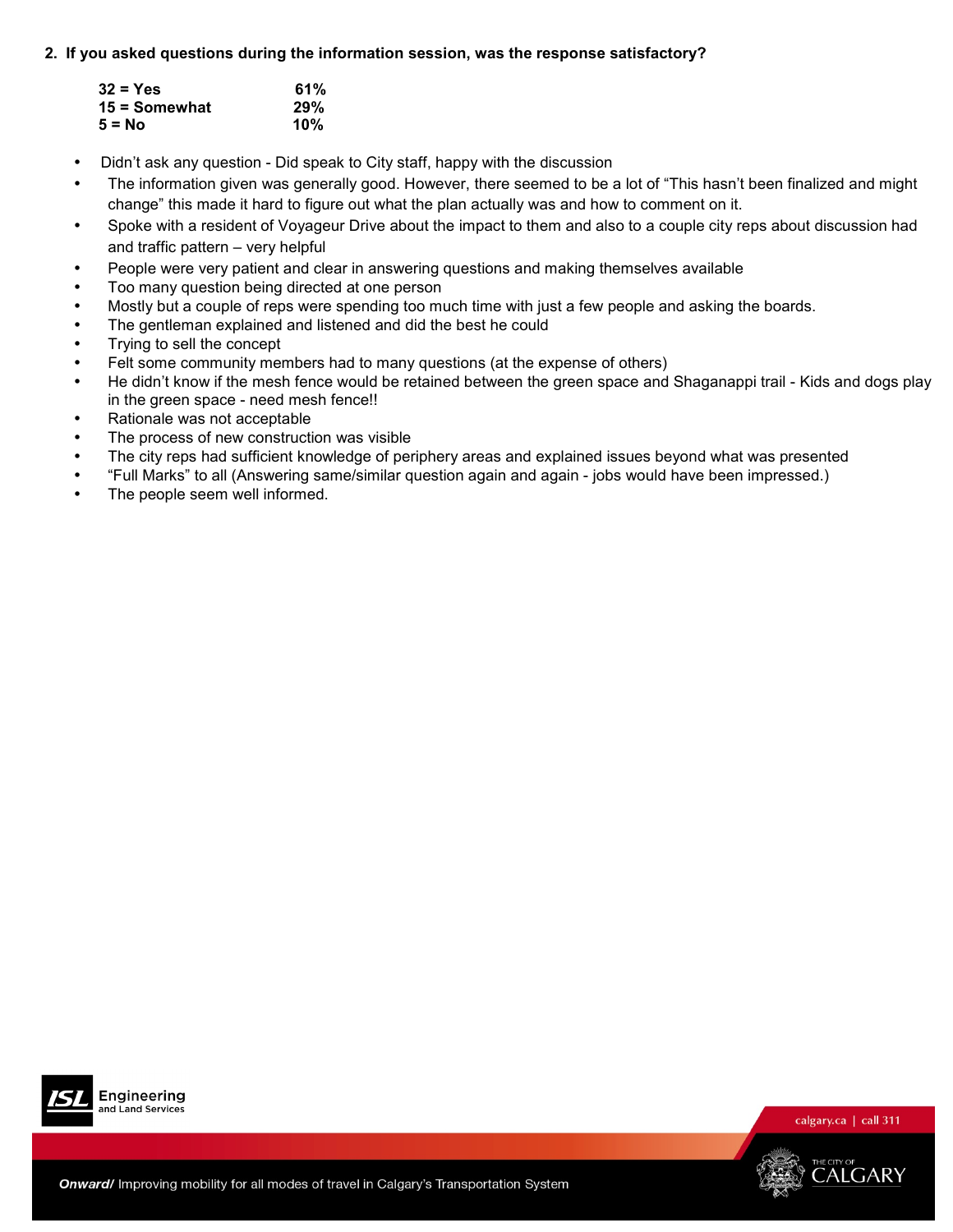## **3. After attending the information session, how do you feel about the project?**

| 25 = Support | 54% |
|--------------|-----|
| 17 = Neutral | 37% |
| 4 = Opposed  | 9%  |

- It looks great. Bike Lanes, HOV lanes. Congestion will be reduced with the additional capacity. Better access with light @ Valiant
- Must have proper funding Will only support if sound walls are put in place to protect residents especially west of Shaganappi
- Anything proposing more money being spent on bicycle lanes will be opposed Ridiculous Idea!!
- I think the planning group has listened to some suggestions and alter (modify) the plan to address some of our concerns
- I liked parts of it and not others
- Too many intersections being added
- Change is hard! Expanding and Varsity acres accommodating more and more traffic, my "home area" is not quiet anymore. I am almost a senior citizen and will be retiring in 2 years. My home is my "quiet" place! (Calgary NW)
- Improved conditions for all modes of travel
- Overall I think the plan will meet the needs of most users
- It is a beginning
- See No.1
- We do not want more cars in Montgomery
- Directly affected home owner diminished parking/yard
- I still think we are spending a lot of \$\$ on bike infrastructure when we have relatively few riders in this area. I am not aware of many stats on bike use in the NW - especially in the winter. I am a fair weather rider only
- Changes are needed and these seem to make the most sense
- However the new intersection on Shaganappi and West campus is blocking traffic and will encourage parking in Montgomery Neighbourhood.
- Concerned because how well traffic flows in/out of my community can impact my home value and desirability to live. Especially with the changes to where businesses are located.
- The traffic light on Valiant Dr. is unsafe for kids. Overpass is more safety option to cross the road. Plus more noise generated from the traffic plus air pollution while cars are idle at the traffic light.
- Opposed to par t- Do not support giving access to Shaganappi from Valiant Drive as if will result in increased traffic in the playground zones on 49<sup>th</sup> St and east on Valiant Drive plus the extra traffic light proposed will increase the congestion on Shaganappi. Suggest doing lane reversal.
- Not sure still
- This is a better option than the previous 3
- Development of Shaganappi at 16th Ave and North-east of Crowchild will have impact on area of study
- The pedestrian overpass is a great safety feature. It is too bad that it has to be taken down.
- Montgomery is being ignored at the west Campus intersection
- Adding another traffic light just shows off the inability of Calgary to coordinate lights one more time
- Worried about traffic flow
- As it is presented here tonight and not losing homes on either side



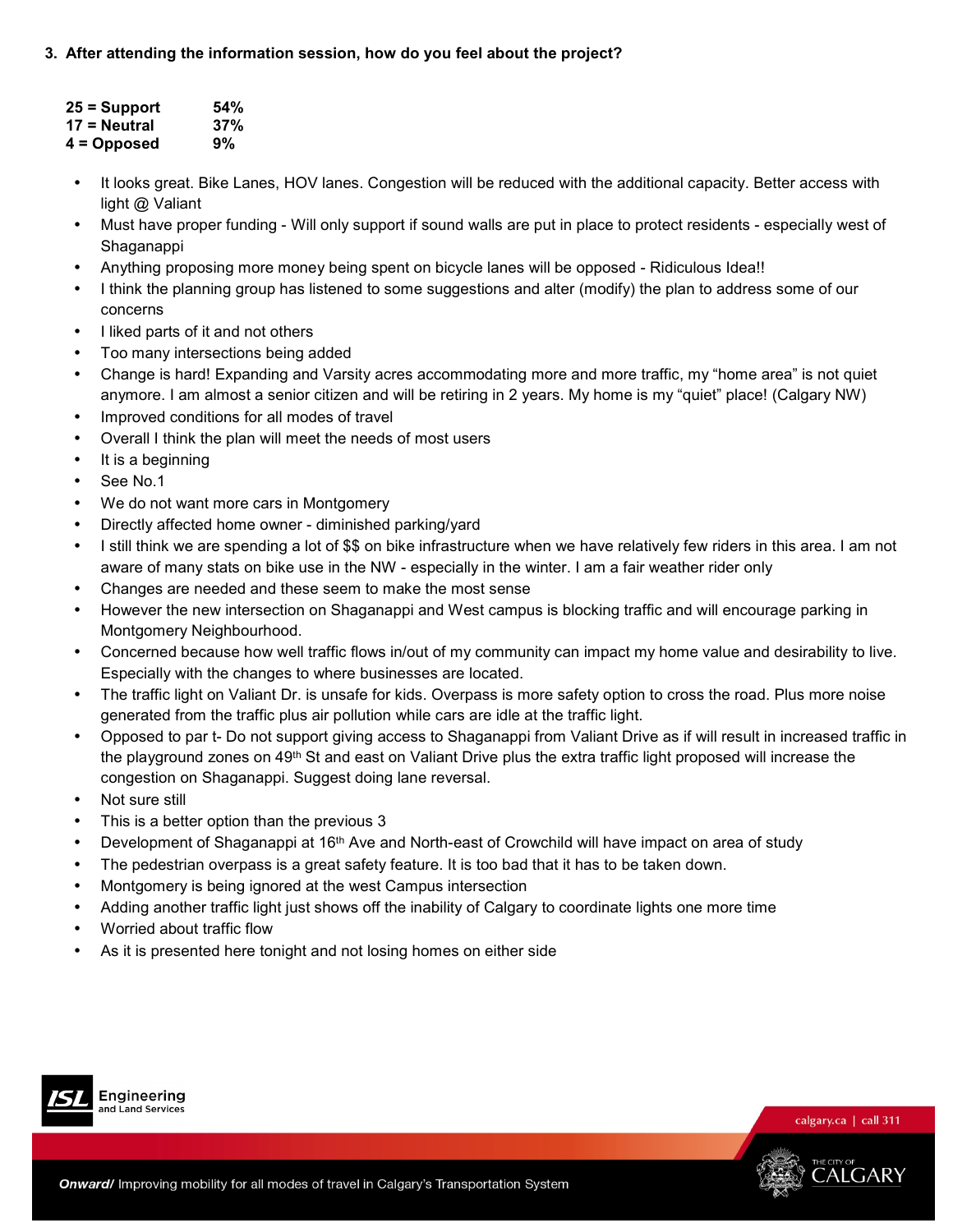- Generally I think it's a decent concept in terms of multimodal travel, but no matter what type of pedestrian and cycle facilities are built, the expansion of the road to six lanes will attract more traffic and inherently decrease liveability for anyone living in the area or travelling by bike or foot. I think in general the best solution, in my opinion, would be to improve cycling, pedestrian and transit within the existing four lane cross section, not add additional lanes.
- I acknowledge the need to prepare for increase (+ Multi) use of this corridor. I feel that careful consideration has gone into weighing multiple factors
- I'm concerned about slowing traffic, adding traffic lights and adding an HOV lane
- Fine by me
- As per #1
- It doesn't negatively affect my street if there is no car access west of Valiant
- Shaganappi Trail is a high speed high traffic connector. As such, making this part of it "arterial' with overpasses for traffic and make Shaganappi mainly for their traffic between 32<sup>nd</sup> and Varsity Drive. Traffic includes ped/bike/auto overpass at Varsity and  $40<sup>th</sup>$  – ped and bike at Valiant
- Some good points, but adding an intersection at West Campus way is a bad idea
- Still am a little hesitant about the change in our street
- The City of Calgary and West Campus development has largely done nothing to mitigate impacts of prior projects!
- As long as a noise study will be done. Specifically by MacKay Road
- In general opposed to widening Shaganappi Trail to the Major intersection out of the hospital area. Concerned about the noise and headlights shining into front of houses in Montgomery. I'm pleased to see the speed limit reduced on Shaganappi Trail. I'm pleased to see no interchanged proposed. The sidewalks are a great idea. I'm strongly opposed to inner city neighborhoods being sacrificed to suit traffic lane suburban areas. People living in the suburbs know that their commute will be too long. Don't take away front yards and boulevard spaces to accommodate traffic.
- Good to see (and hear) that "major progress" 6 ave and Market Mall remain respective of community this far!!
- If Shaganappi is going to be changed at this is probably addressing most of our issues
- All concerns I had seemed to have been considered
- Sad that you plan on keeping all traffic lights and slowing traffic
- Not fully consider true reasons for the changes. Pedestrians were not fully considered. Shaganappi traffic will be backed up if overpass is removed, additional traffic. Create option for moving accidents. If overpass is removed, additional traffic lights for two left turns will be a nightmare. This is short to be a 10 year recommendation for Shaganappi trail.
- Valiant Dr's overpass is between Varsity Dr. and 40<sup>th</sup> Ave just right. We don't' need to connect to Shaganappi directly to Valiant Dr.





calgary.ca | call 311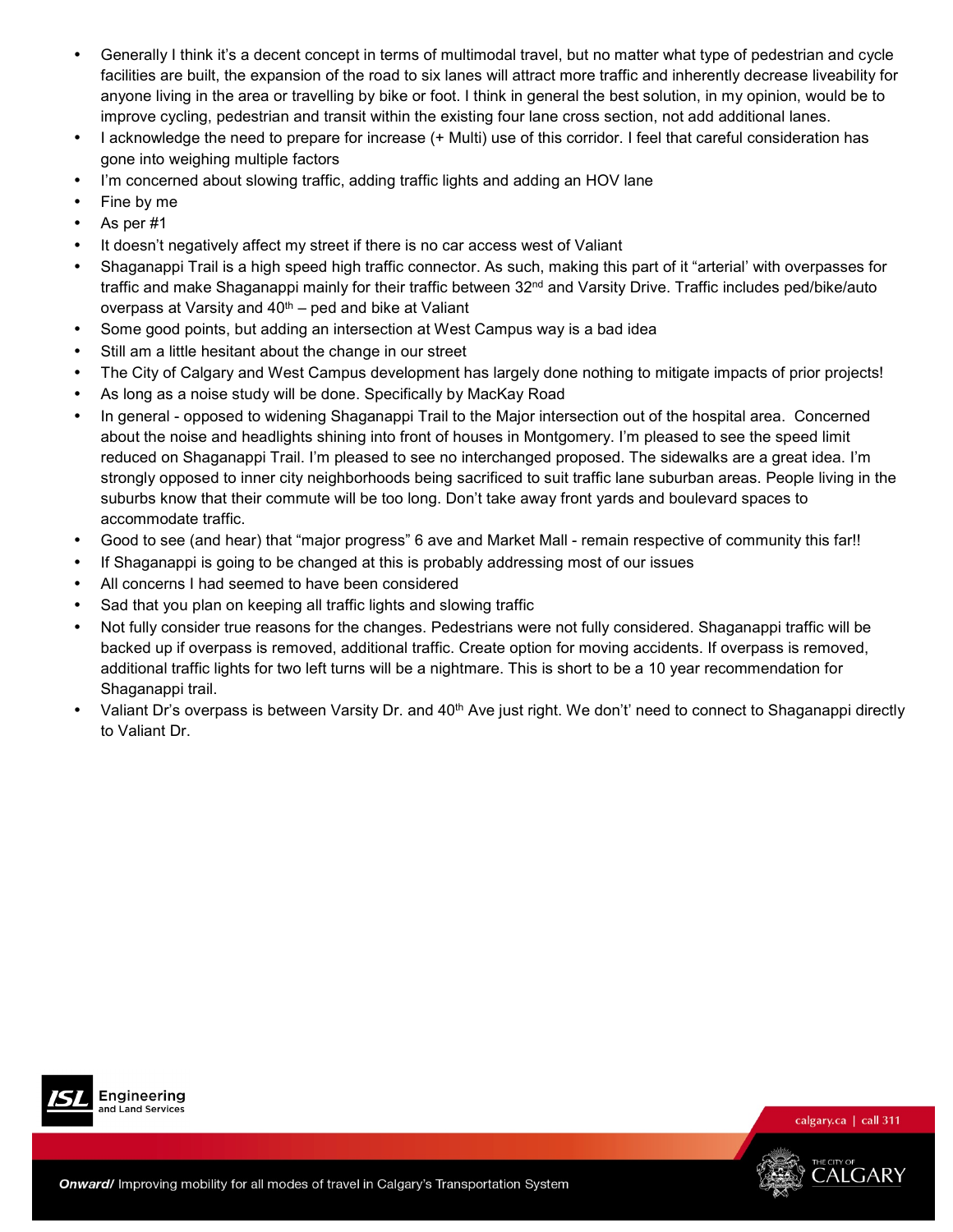## **4. Please provide any comments or questions you may have regarding the project in the space below.**

- Why not expropriate or buy houses as they become available on Voyageur so widening can occur without negative impact or encroaching too close to houses
- Sound walls are essential
- The plan which lead to this bicycling lobby was based on studies done in California, Texas and Washington this is Calgary, with totally different climate conditions and totally different elements impacting the results of the studies. Wake up Calgary!! We have snow 7 months of the year and it's too hot to ride in July and August! That leaves 1/4 of the year when the less than 2% of the population will receive the benefit of hundreds of millions of taxpayers' dollars. Ridiculous!
- As a homeowner immediately affected by widening of Shaganappi right over our front lawn, I would definitely suggest the setup of sound wall with the expectation that traffic will get busier and HOV lane is right next to our property.
- My interest is in improving walkability because I regularly walk in the area. It seems to me you must really consider what pedestrians are already doing ( i.e. where they are already walking) Going a couple of blocks or even one block out of your way is almost too much if you are already walking – adding 10 -20 mins to a trip is something I ( and I guess rest of pedestrians) are unlikely to do. If one of the main goals is to improve walkability – it would be best to put in the intersection where pedestrians are already walking. Most notably I'm thinking of the one at the Children's hospital.
- Has increasing the number of feeder bus routes to the LRT stations been considered?
- Bike lanes and HOV lanes are good things
- Connectivity with river pathway system seems difficult and needs to be improved. Voyageur should retain two way traffic or be narrower to provide a pleasant street for residents.
- With the bike lanes I think that the connection between 16<sup>th</sup> Ave and the river pathway system needs to be developed at the same time
- Build a median refuge between children's hospital and the community of Montgomery for cyclists. Another option is build an underground tunnel for pedestrian and cyclists to cross Shaganappi Trail.
- You must include a more comprehensive cycling corridor that is, ease of access, safety around Edworthy Park, Memorial Drive and 16<sup>th</sup> Ave. Also this plan will increase traffic on Home Road. Home Road is problematic with cyclists, uphill and crossing safety to Varsity pathway. Include comprehensive cycling now into your plan so you won't have to "piecemeal" like you are having to do downtown.
- Why an intersection? Unnecessary and unsafe. Crest of hill winter? Parking for hospital staff and visitors? No Thank you! Too bad alderman did not get off his butt and walk around to meet people.
- Do not understand how alleys can be used as roadways. No parking for guests. 6'25" parking is inadequate for most vehicles.
- Aside from having a more direct route for cyclists on Shaganappi I don't see much need for duplicating bike routes so close to West Campus (for example) I don't like the idea of mixing bikes with cars. People are not used to having to watch for cyclists at busy Intersections such as 32 Ave and Shaganappi. I support having a pedestrian/cycle crossing from West Campus/ACH area into Montgomery.
- There should be a pedestrian/bike overpass from MacKay Road across Shaganappi.
- Thanks for having so many people available to answer questions. \* With new development in west campus, will more parking be added to Market Mall?
- I think sound barriers are an absolute necessity for quality life. Also, rather than narrowing the road that runs parallel to Shaganappi, I feel the city should buy those houses and tear them down.
- Concerned that specific concerns pertinent today are not being addressed. Traffic lights at the Shaganappi 40 Ave intersection need left turn signals in all directions. At present, people waiting to turn left off Shaganappi (going north) have great difficulty turning left- especially driving during high traffic times. As a result, cars turn right, do a Uturn at 42 Street and head west to get through the light. There is no U-turn sign but it is not observed. An incredibly dangerous scenario.



Engineering and Land Services

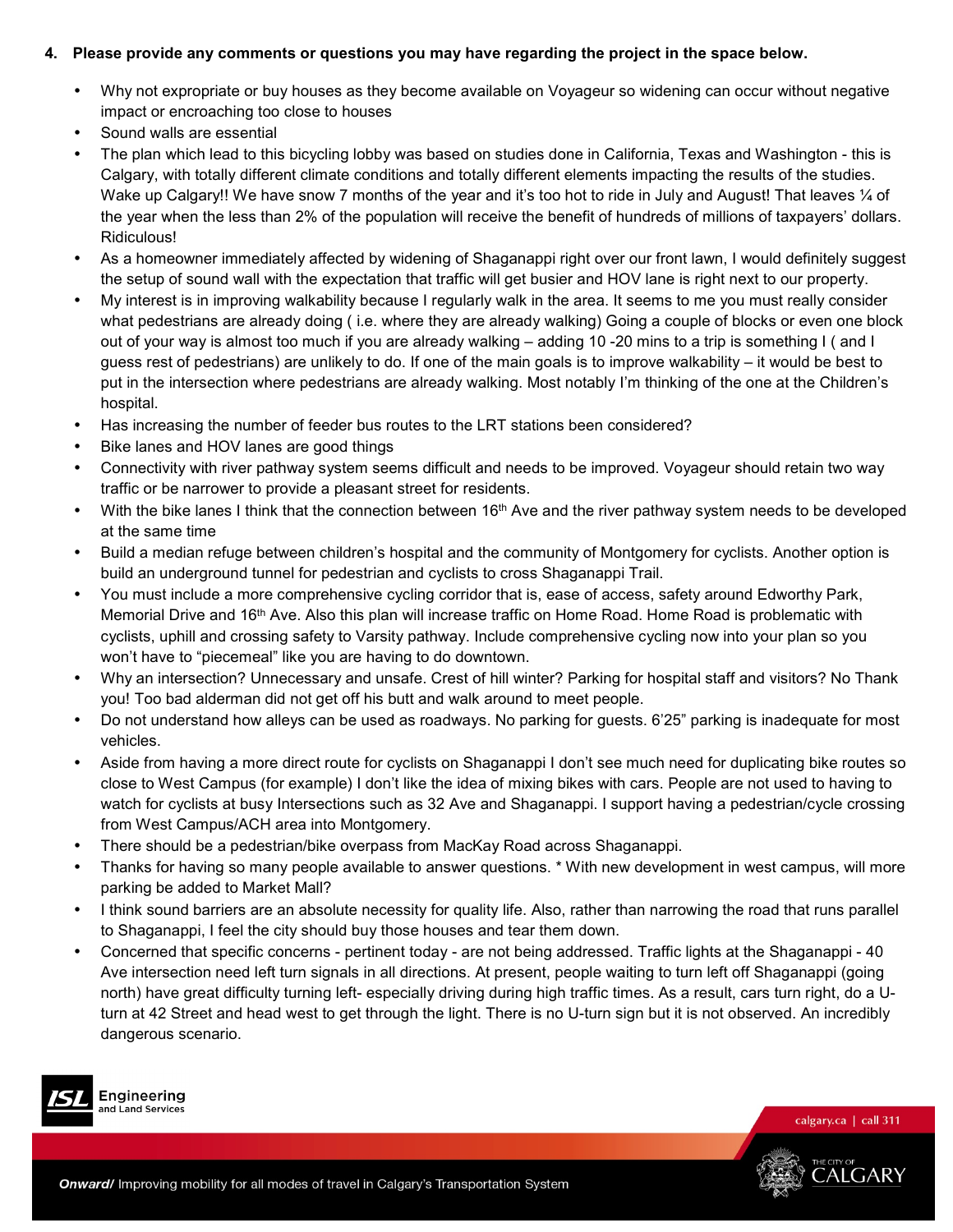- I think a footbridge is a good safety measure to keep for most able bodied people, particularly the school children.
- No matter what type of pedestrian and cycle facilities are built, the expansion of the road to six lanes will attract more traffic and inherently decrease livability for anyone living in the area or travelling by bike or foot. I think in general the best solution, in my opinion, would be to improve cycling, pedestrian and transit within the existing four lane section, not add additional lanes.
- While I appreciate the benefits of prompt snow removal, I think the cycle lane should be adjacent to the pedestrian path (separated from the roadway by the barricade) Also, there should be more streamlined access from our neighbourhood (Varsity) to the Foothills Hospital. (ex. One bus w/o transfers) This would cause parking issues (particularly for staff and commuters) adjacent to the hospital. I noticed that the pedestrian overpass is going to be removed (across 7-11) could it be replaced? Thanks for your consideration.
- Not terribly different from previous presentation in my view
- I'm pleased to see Voyager Drive residents have some access to front yards. I'm also pleased intersection of Varsity Drive and Shaganappi Trail are left intact. I live on Vienna Drive and wonder when there will be lights installed on Varsity Drive and 48th street NW?
- Is a HOV lane warranted? I see plenty others in the city that are ineffective and not used except during rush hours.
- Planners have listened to the feedback from the affects residents and adjusted plans accordingly.
- Fast track it all!
- I think another light on Shaganappi is going to increase traffic congestion. Also Shaganappi is very dangerous to cross - the only safe option is the over-pass
- Lights at 32<sup>nd</sup> for the access to U/C, MM etc. At the very least, no light at Valiant rework the ped/bike overpass
- West campus is supposedly going to be people who don't have vehicles. There is nowhere near enough parking there, so they will overflow into Montgomery adding an intersection @ west campus way will make it too easy for them to park in our neighbourhood. The purpose of traffic plans should be to make traffic move adding on intersection would be contradicting the whole point.
- No details on Bus routes or direct bus routes. Bus routes are currently inefficient in our community (i.e. too many interfaces with LRT). Crowchild has much bigger impact and needs addressed. Concerns about 2 new lights on Shaganappi and reduced speed limits.
- No traffic light on Valiant Dr. and keep the overpass. Plant more trees along Shaganappi to absorb the increasing noise. Future plan of public transit may cause more traffic and noise and also air pollution (carbon emission). Is city going to compensate the neighbours for the loss of property value? More noise, car emission and traffic can lead to lower property value. If sound wall is going to be built, it is better to build along the road but not the houses
- Reduce the urban sprawl and you won't have too much traffic problems.
- It obviously needs to be done in conjunction with another study, such as the intersections at 16<sup>th</sup> Ave and Memorial/Bowness Road.
- Provision made for HOV but no demonstrated need. Egress at Market Mall is major detriment no action proposed to solve
- Cars (Valiant Dr.) turning left to go south on Shaganappi will be slowed as pedestrian try to walk across Shaganappi, it is also dangerous for them. What will the speed limit on Shaganappi be? With traffic lights at 40<sup>th</sup>/Valiant/ and Varsity, it will be slow.
- Montgomery has had reps at previous meetings and were told this study was only extending to  $40^{\text{th}}$ . The intersection design is shocking. We have been discussing at length with the west campus D.T. about a sound/light wall to protect adjacent residences. The city was aware of this yet nothing is indicated on these designs. Very disappointed our residents and houses are treated like they don't exist. Would you want this across from your house? Do something for residents. This may be your last engagement but it's the first our community has seen.
- The existing overpass should be rebuilt to present day standards. Lowering the speed limit will only increase traffic jams and there will be more of them. Does anybody really expect Jr. High students to wait for lights during their lunch time trips? Do not add another traffic light! If a sufficient amount of time is allowed to cross Shaganappi Trail, then the traffic delay on it will have to be ridiculously long!



Engineering and Land Services

calgary.ca | call 311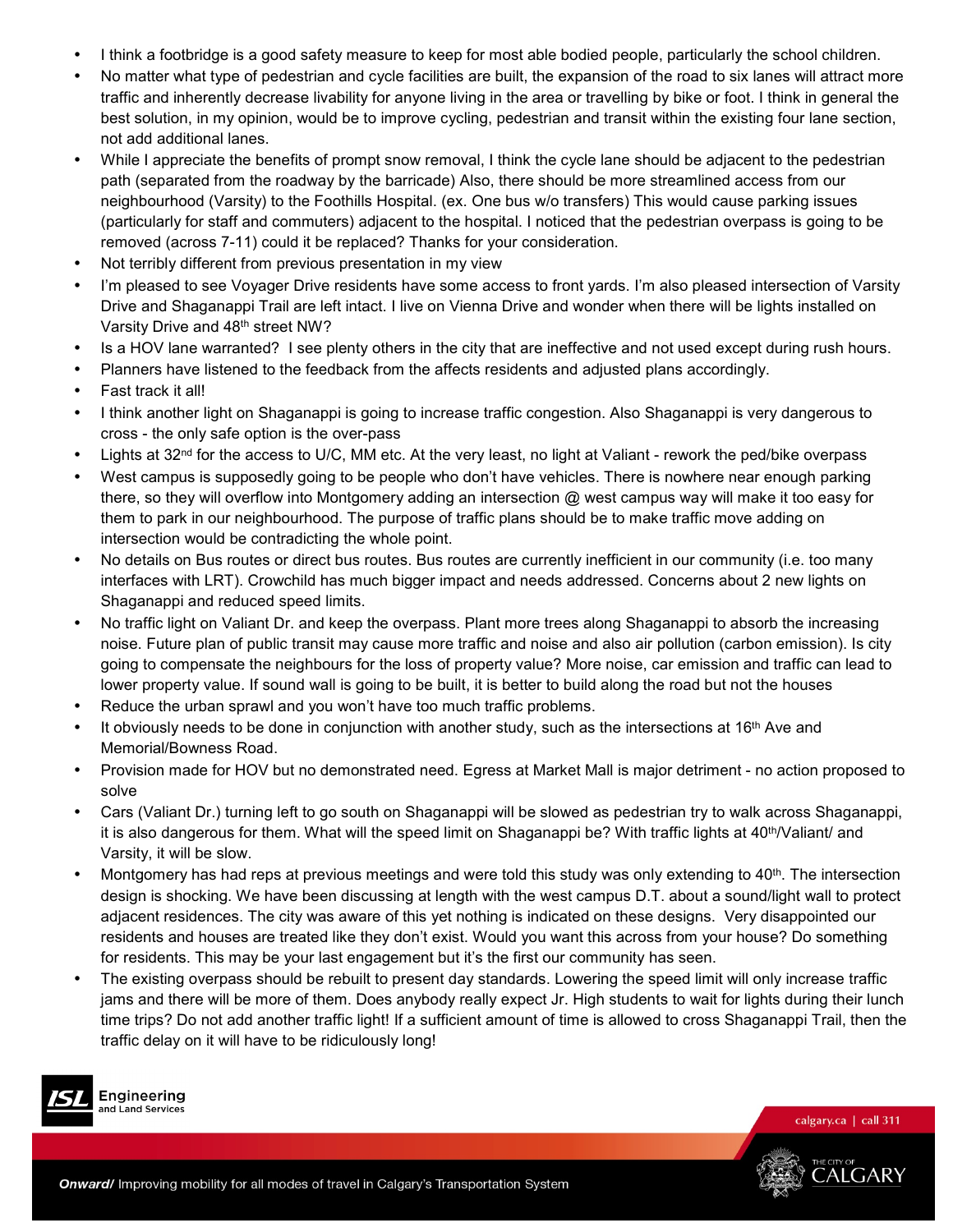- Question having cycling along a 6 lane roadway. Need to include a sound wall along McKay road
- Having weighed all the pros and cons having our street change to a one-way, seems for now the best solution. At least this way we are not compromising any of our property.
- Planning W.R.T cycling appears to work the facts on the ground. If existing route cyclists prefer the majority of cyclists will not accept extra distance or unnecessary grades to use a bike path/lane in the wrong place. Waste of money
- I think this project should be fast tracked mostly to support alternate modes of transportation
- Shaganappi/Country Hills intersection needs short term enforcement west bound Country Hills to south bound Shaganappi is dangerous. I suggest a County Hills Flyover with roundabout on Shaganappi at grade.
- You listened and made the best plan to accommodate everyone involved community.
- This is the best and most satisfactory solution. I fully support the final plan presented today.
- Understand similar study soon on Crowchild south thru 24, stadium, over bridge & south, all bee ave what happens as either impacts 60<sup>th</sup>. Noticed that 'smart tech' was use my change (40 Ave & crowchild) consider imact pls. Sound proofing south of 40<sup>th</sup> to 32<sup>nd</sup> possible? Noticed that meeting mostly attended by the long in the tooth crowed (likes not to be impacted in lifetime) V. The 30-45 crowd that will 'suffer'/'enjoy' what may happen to their community in the next generation and on...
- My concern is if the city decides to develop lands at the intersection of Shaganappi and 32Ave there is already high-high density being added to our community
- I still would like to see an arrow in the lights turning left from varsity to shaganappi. It is a very dangerous corner. I have seen a lot of close calls
- Prefer free flow with "drop down" to cross roads. Every time you touch your brakes you spend more money on gas! Bike path should be somewhere you don't have to suck on diesel fumes.
- If overpass is removed, additional traffic lights for two left-turns will be nightmare. This is short to be a 10 year recommendations for Shaganappi trail.
- Don't change the Valiant Dr. Overpass
- Please leave the Valiant overpass. Many schools and young children in area. Very dangerous intersections. Retain Voyageur Dr. do not impact houses. Let residents, on Voyageur Dr. Decide if they want sound wall - I'm indifferent. Better transit (one bus) between foothills hospital, U of C, Mall, Varsity and Dalhousie community.
- Any increase in Shaganappi's capacity will encourage more driving. As a cyclist, how about a "median refuge" by the children's hospital? Or a culvert under Shaganappi like facility would make an attractive winter commute option.
- We need to get to work on things that can be done early e.g. Varsity Dr and Shaganappi complete with bicycle lanes. Priorities need to be worked out!





calgary.ca | call 311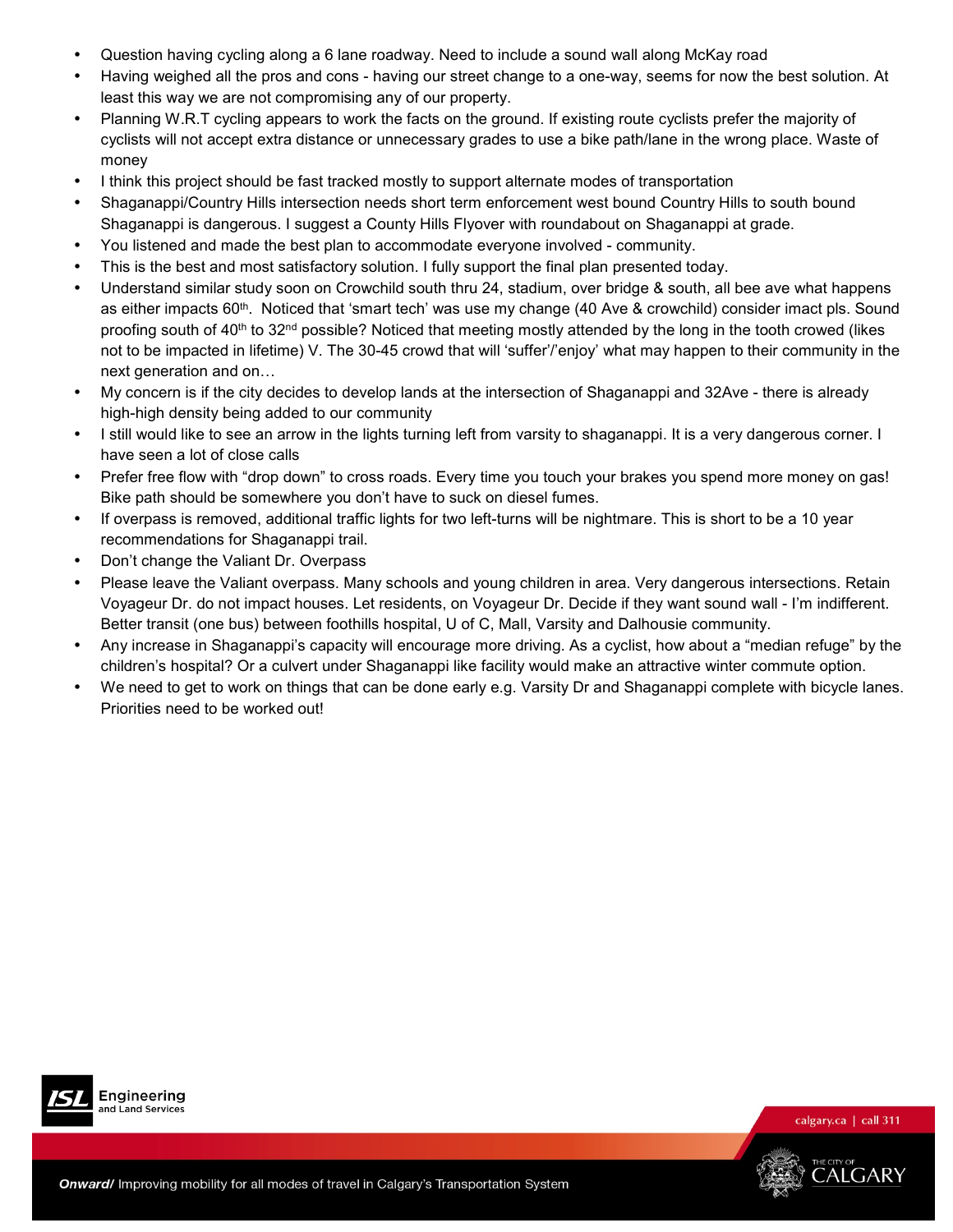**5. Public Engagement Process:** 

## **a) Did the projects Public Engagement process meet your expectations?**

| $29 = Yes$      | 53% |
|-----------------|-----|
| $18 =$ Somewhat | 32% |
| $8 = No$        | 15% |

- Well-staffed- very clear signboards
- Info on Calgary.ca could have been much better
- The modifications to address our concerns are welcoming
- Surprised at the move! More people and more house in an inner city community.
- The City "went through the motions"
- Only found out at this late stage. (misunderstood notices to only relate to west campus expansion)
- Seems to me they have a lot of plans once again ignoring the wants and needs of Montgomery.
- I do not perceive genuine engagement with public. It seems whatever agenda by current council is being promoted and being met

## **b) Did you have enough opportunity to provide feedback?**

| $43 = Yes$ | 88% |
|------------|-----|
| $6 = No$   | 12% |

- Through the homeowner communication process
- This form is insufficient
- Engineer was a super listener! Almost felt bad for him
- But rather late to start giving feedback now

## **c) Were meeting details provided in a timely manner?**

| 39 = Yes     | 76% |
|--------------|-----|
| 7 = Somewhat | 14% |
| 5 = No       | 10% |

- Drop in format
- Someone at the city apparently feels they can compensate late notice 4 days with sending 6 notices to same address
- Everyone most polite and understanding
- The bright signs located in the area provided good notice to those interested
- Only knew about this via word of mouth and the signs on  $32<sup>nd</sup>$  Ave.
- More than a week notice would have been better
- N/A Was told displayed info will be available online tomorrow I will check then.
- More door to door info for nearby residents

## **d) Was the information presented at meeting understandable?**

| $37 = Yes$      | 73% |
|-----------------|-----|
| $12 =$ Somewhat | 23% |
| $2 = No$        | 4%  |

- Very clear
- Plans were mostly clear. Map of 40 Ave to Crowchild had too many text boxes
- Too many confusing maps, etc
- Clear display and solid explanations
- Would prefer to see bigger or more maps as everyone crowded around them, so hard to see. Couldn't they be projected on a screen? Have people by others on easels?
- I did not attend prior meetings
- Would have been better to label more streets







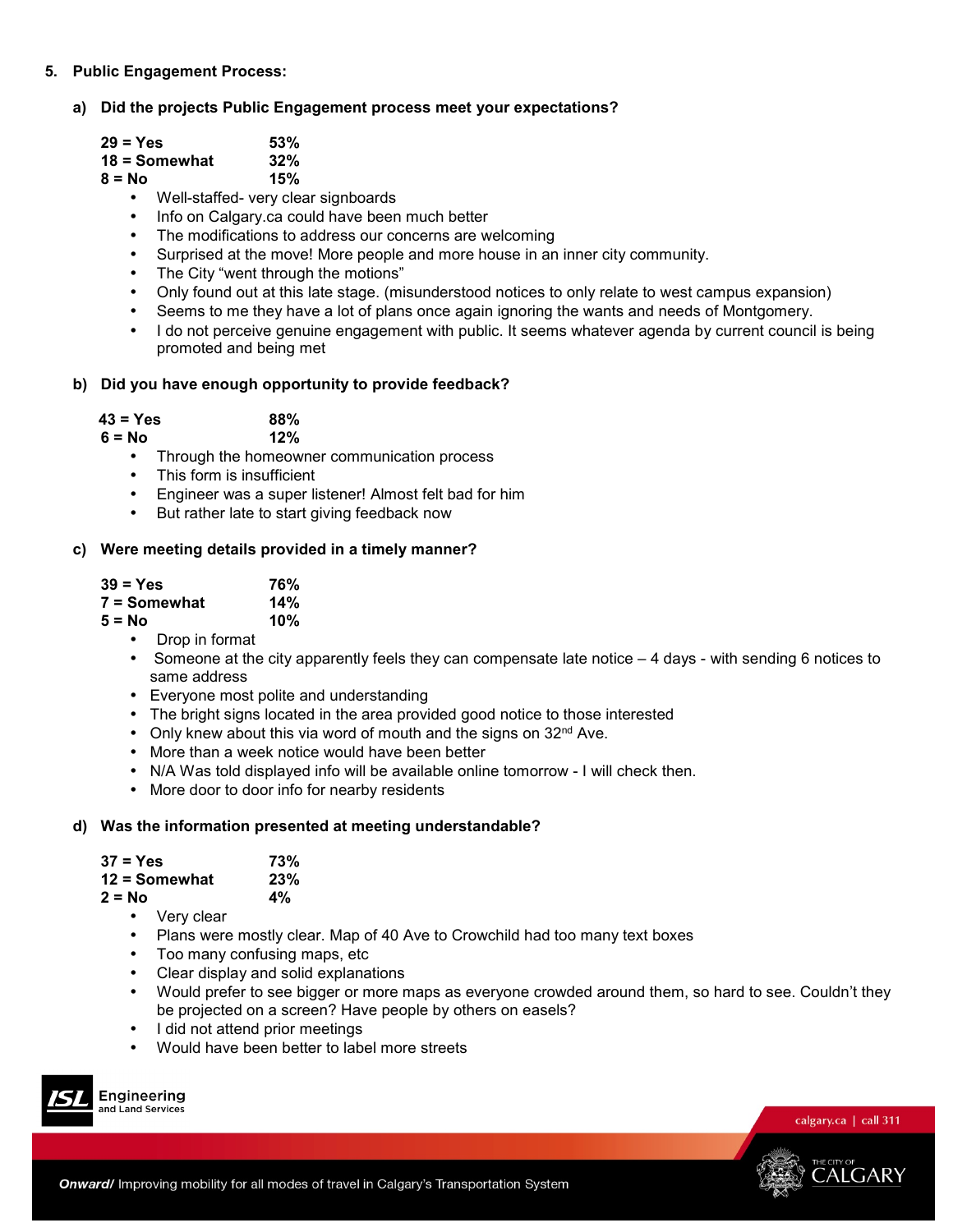## **e) Please provide comments/questions about the project's public engagement process.**

- Extremely well done. I know absolutely nothing about the improvements until I came here. I feel well informed now
- More neighbors should have been contacted, i.e. a few houses beyond Voyageur
- I would also suggest we continue to receive updates on this project solely as we are the people or are immediately impacted by the progress, decisions and timeline of this project.
- The staff were very open to chatting and listening to concerns. I thought that was pretty awesome at 7:45pm on a Thursday night.
- Calgary city council in all "growth" departments' needs to think of less high-density residences and space for seniors. Calgary is not a city for the elderly! Calgary needs to preserve its "cowtown" heritage and not become a 2<sup>nd</sup> Toronto!!
- Staff were helpful and generally understanding of concerns
- Ok, Alderman sat on butt and did not engage unless people went to him.
- Sarcee Trail was to evolve into a bridge across the Bow to provide a second crossing badly needed. Some land is still available, but other land has been sold back to community - too bad.
- Happy with number of city reps who attended
- None of the boards indicated if bus and bike lanes (side by side) would have concrete separations.
- Concerned about parking in upper Montgomery as right now some of us have permits but the whole area will soon need to have permits as people are still parking on our streets and running access to the Children's
- Should have contacted more streets than just Voyager to get a better representation
- It would have been of extra help to have additional boards (even one more) for the  $40<sup>th</sup>$  Ave NW to Crowchild Trail View
- Crossings for cyclists are key. They need to be safe and efficient. Consider more opportunities for greater physical separation of cyclists, particularly south of 32<sup>nd</sup>. Include bike facility concepts on north section ( John Laurie and onward)
- This info session (May 01) is the first I've attended. While I was aware of meetings regarding the west Campus expansion, I didn't realize that this project also affected the section of Shaganappi a block from my home. Not sure of how to make this better. More distinct project segment names?
- In my view there are too many individual plans being prevented and some more crowded than others to get a good look at the overall picture
- Good feedback, understandable comments. Plenty of notice for meetings and open houses
- Have presenters speak to larger groups for short periods of time.
- On city website, maps don't seem to have clear complete legends which makes it hard to figure out what the plan is.
- Need to respect Montgomery residents
- Development to be pedestrian friendly needs to be more than making an intersection, adding lights, adding lanes of traffic. Reducing speed limits. Development of areas is not inherently pedestrian friendly. It is like putting bows and bells on a garbage can. Trying to seal it as a fabulous present.
- Not enough emphasis on pedestrian safety previous hearings on this study provided for working groups to provide collective input. This session responded to questions but no opportunity for collective response - Take it or leave it.
- This form does not allow for lengthy articulated responses. For example, has there been any research on how many people there are in wheelchairs who need to cross Shaganappi in the winter?
- Misleading the study was to end farther north.
- Thanks for the effort put forth by the city staff in laying this out but much work remains to be done in consultation with the impacted C.A's prior to final planning and Construction in the future.